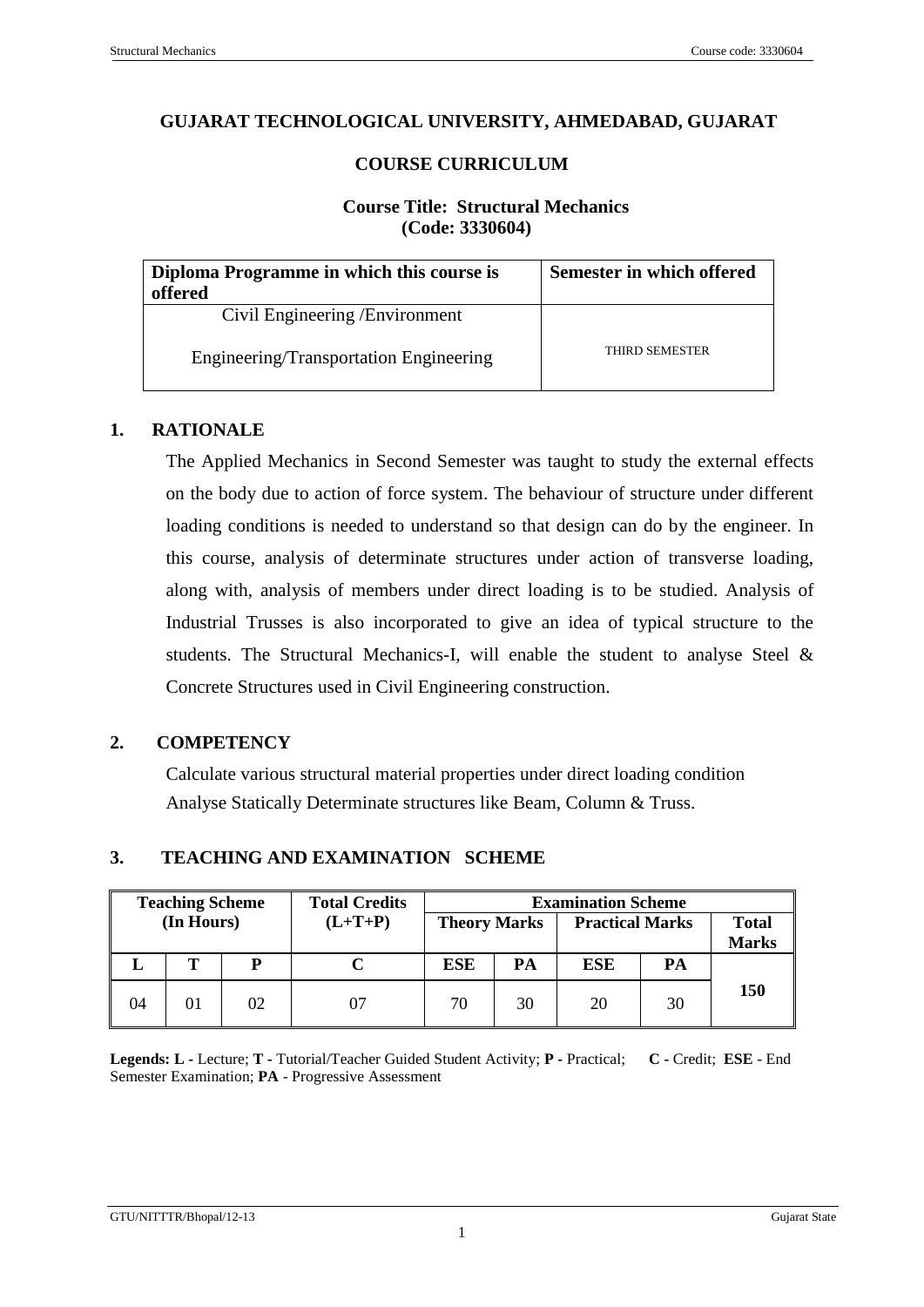#### Unit Major Learning Outcomes Topics and Sub-topics **Unit – I DIRECT STRESS & STRAIN** 1a. Calculate Material Properties Under Longitudinal & Lateral Loads 1b. Analyse Composite & Compound Sections 1c. Compute Strain Energy under Different Types of Loading 1.1 Different types of Structures and Loads 1.2 Direct Stress , linear Strain , Hook's Law Numerical Problems on Direct Stress & Linear Strain . Stress Strain curve of Mild Steel . Modulus of Elasticity. Yield , Breaking & Ultimate Stress and factor of Safety along with numerical problems 1.3 Lateral Strain and Poission's ratio with numerical problems 1.4 Basics Concepts of Shear Stress , Shear Strain & Shear Modulus 1.5 Bulk Modulus , volumetric Strain along with numerical Problems 1.6 Differentiate between Sudden , Gradual & Impact Loads Define Strain Energy , Proof Resilience for Sudden , Gradual & Impact Load along with numerical problems **Unit – II MOMENT OF INERTIA** 2 Compute Moment of Inertia of Symmetric & asymmetric structural sections 2.1 Moment of Inertia & its Importance 2.2 Parallel & Perpendicular Axis Theorem 2.3 Formula of Moment of Inertia of solid & Hollow sections like Rectangle , Triangle , Circle 2.4 Moment of Inertia about C.G for I section , H section , Channel Section , Angle Section , T Section and Built up Section having flange plates to  $\overline{I} \& H$ Section and of Double Channels back to back & toe to toe **Unit – III S.F & B.M IN BEAM** 3 Draw Shear Force & Bending Moment Diagram for Statically Determinate Beams 3.1 Statically Determinate Beam Like Cantilever , Simply Supported & Over Hang Beam 3.2 Shear Force and Bending Moment and its relationship 3.3 Sagging & Hogging Bending Moment and its importance 3.4 Point of Contra-flexure & its importance 3.5 S.F & B.M Diagram for Cantilever , Simply Supported & Over Hang Beam subjected to Point Load and/ or U.D.L **Unit – IV BENDING & SHEAR STRESSES IN BEAM** 4 Apply Bending Theory. 4.1 Calculate Bending **Stress** 4.2 Draw stress distribution diagram 4.1 Bending Theory Equation Bending stress , Sectional Modulus , Nutral Axis Apply Bending theory to Statically determinate beams having rectangular or circular section 4.2 Shear Stress equation Shear Stress Distribution Diagram for

## **4. COURSE DETAILS**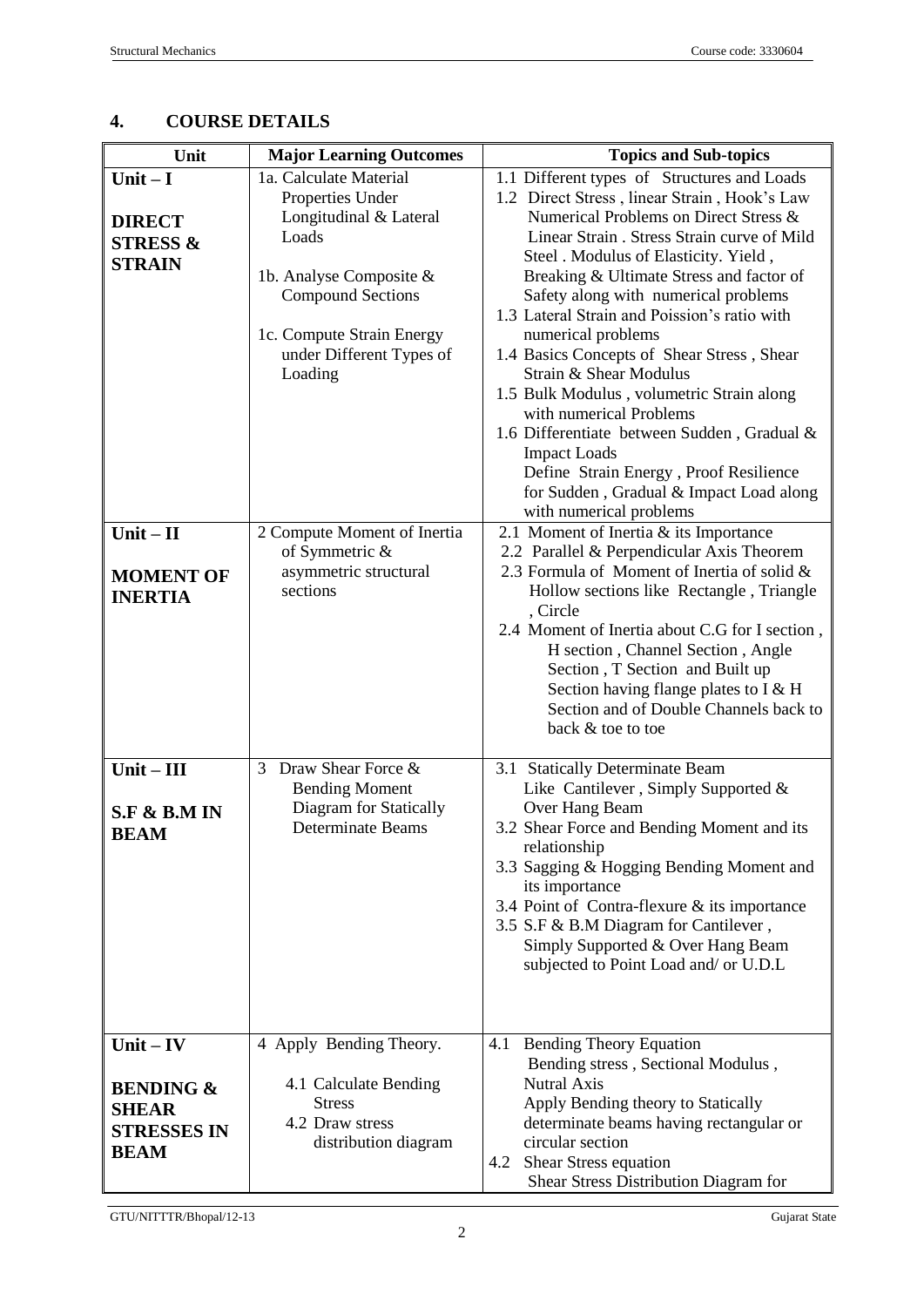| Unit                                               | <b>Major Learning Outcomes</b>                                      | <b>Topics and Sub-topics</b>                                                                                                                                                                                                                                                   |  |
|----------------------------------------------------|---------------------------------------------------------------------|--------------------------------------------------------------------------------------------------------------------------------------------------------------------------------------------------------------------------------------------------------------------------------|--|
|                                                    |                                                                     | Solid & Hollow Rectangular And Circular<br>Section<br>Apply shear Stress Equation & Draw Shear<br>Stress Distribution Diagram for I, H, T,<br>Channel & Angle Section                                                                                                          |  |
| Unit $-$ V<br><b>ANALYSIS OF</b><br><b>TRUSS</b>   | 5. Analyse Statically<br><b>Determinate Trusses</b>                 | 5.1 Perfect & Imperfect Truss<br>5.2 Various trusses for different spans and<br>application<br>5.3 Analysis of Triangle, Howe, North Light<br>& Fan trusses under Panel Point Loads<br>using Graphical & Method of Joint                                                       |  |
| $Unit - VI$<br><b>COLUMN &amp;</b><br><b>STRUT</b> | 6 Calculate Load carrying<br>Capacity of Columns &<br><b>Struts</b> | 6.1 Column & Strut<br>6.2 Short & Long Column<br>6.3 End Condition of Column and<br>effective Length of Column & Modes of<br>Failure in column<br>6.4 Radius of Gyration, Slenderness<br>Ratio<br>6.5 Euler's Crippling Load<br>6.6 Rankin's load / Buckling Load<br>of Column |  |

# **5. SUGGESTED SPECIFICATION TABLE WITH HOURS & MARKS (THEORY)**

| Unit         | <b>Unit Title</b>            |                 | <b>Distribution of Theory Marks</b> |                |              |              |
|--------------|------------------------------|-----------------|-------------------------------------|----------------|--------------|--------------|
|              |                              | <b>Teaching</b> | R                                   |                | A            | <b>Total</b> |
|              |                              | <b>Hours</b>    | <b>Level</b>                        | <b>Level</b>   | <b>Level</b> | <b>Marks</b> |
| I            | <b>DIRECT STRESS &amp;</b>   | 10              | 02                                  | 02             | 06           | 10           |
|              | <b>STRAIN</b>                |                 |                                     |                |              |              |
|              |                              |                 |                                     |                |              |              |
| $_{\rm II}$  | <b>MOMENT OF</b>             | 06              | 02                                  | 0 <sup>0</sup> | 08           | 10           |
|              | <b>INERTIA</b>               |                 |                                     |                |              |              |
| III          | <b>S.F &amp; B.M IN BEAM</b> | 14              | 04                                  | 0 <sup>0</sup> | 16           | 20           |
| IV           | <b>BENDING &amp; SHEAR</b>   | 10              | 04                                  | 00             | 06           | 10           |
|              | <b>STRESSES IN BEAM</b>      |                 |                                     |                |              |              |
| V            | <b>ANALYSIS OF</b>           | 10              | 04                                  | 02             | 06           | 12           |
|              | <b>TRUSS</b>                 |                 |                                     |                |              |              |
| VI           | <b>COLUMN &amp; STRUT</b>    | 06              | 02                                  | 02             | 04           | 08           |
| <b>Total</b> |                              | 56              | 18                                  | 06             | 46           | 70           |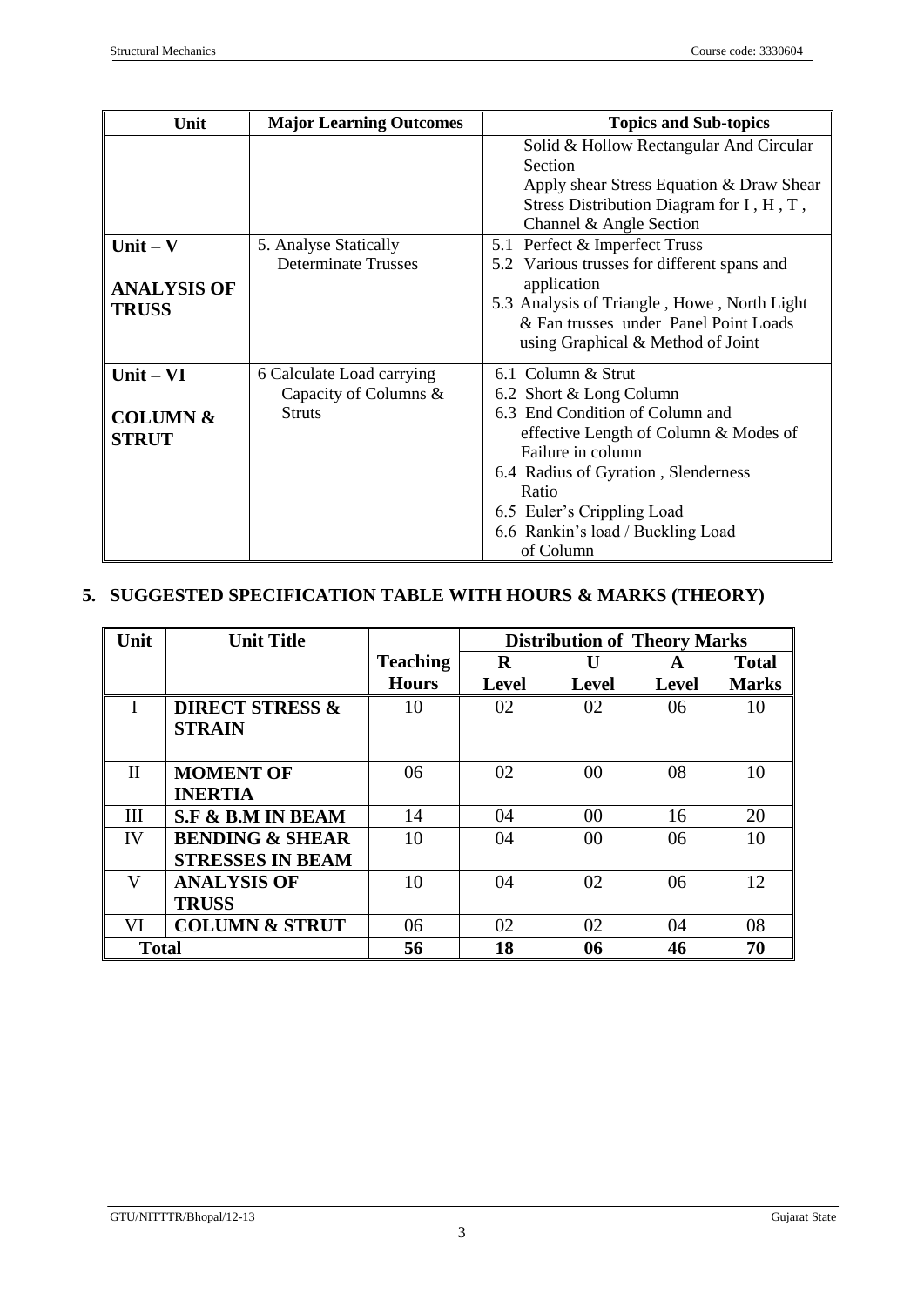## **6. SUGGESTED LIST OF EXERCISES/PRACTICAL**

The practical/exercises should be properly designed and implemented with an attempt to develop different types of skills so that students are able to acquire the competency. Following is the list of experiments for guidance.

| S. No.          | Unit No.     | <b>Practical/Exercise</b>                                                            | Apprx.          |  |
|-----------------|--------------|--------------------------------------------------------------------------------------|-----------------|--|
|                 |              |                                                                                      | Hrs.            |  |
|                 |              |                                                                                      | <b>Required</b> |  |
| 1               | L            | Conduct Tension test on a given sample of mild steel and<br>draw Stress Strain Curve | 04              |  |
| $\overline{2}$  | $\mathbf{I}$ | Determine Young's Modulus of wire of given material                                  | 02              |  |
| 3               | $\mathbf{I}$ | Calculate impact value of mild steel using IZOD impact                               | 02              |  |
|                 |              | test apparatus                                                                       |                 |  |
| $\overline{4}$  | $\mathbf I$  | Calculate impact value of mild steel using Charpy impact<br>test apparatus           | 02              |  |
| 5               | I            | Solve at least six problems pertaining to $\overline{\text{Unit} - \text{I}}$        | 02              |  |
| 6               | $\rm{II}$    | Work out Moment of Inertia of Fly Wheel                                              | 02              |  |
| $\overline{7}$  | $\mathbf{I}$ | Solve Four Problems of Moment of Inertia                                             | 02              |  |
| 8               | IV           | Solve at Least Eight numerical Problems of Unit-IV                                   |                 |  |
| 9               | $\mathbf{V}$ | Analyse Truss using Graphical Method (At least THREE                                 |                 |  |
|                 |              | Trusses) and verify using analytical method.                                         |                 |  |
| 10              | VI           | Demonstrate End Conditions of Column using suitable<br>02<br>model/example           |                 |  |
| 11              | VI           | Solve Least Six numerical Problems pertaining Unit - VI                              |                 |  |
|                 |              | <b>TOTAL</b>                                                                         | 28              |  |
| <b>TUTORIAL</b> |              |                                                                                      |                 |  |
| $\mathbf{1}$    | III          | Solve few problems of UNIT III and give similar exercises                            | 08              |  |
|                 |              | at least 12 to the students to practice                                              |                 |  |
| 11              | $\mathbf{V}$ | Solve PROBLEMS OF UNIT V and ask students to<br>06                                   |                 |  |
|                 |              | practice for at least 04 problems based on Method of Joint                           |                 |  |
|                 |              | <b>Total</b>                                                                         | 14              |  |

## **7. SUGGESTED LIST OF STUDENT ACTIVITIES**

- 1. Visit Industrial Shed and submit a brief report of Different Types of Trusses and its Components are in use .
- 2. Survey the market and prepare a list of various type of Structural Steel Sections commonly used.

## **8. SUGGESTED LEARNING RESOURCES**

### **(A)List of Books:**

| $\parallel$ S.<br>  No. | <b>Title of Books</b>                                               | Author | <b>Publication</b> |
|-------------------------|---------------------------------------------------------------------|--------|--------------------|
|                         | Strength of Material & Mechanics   Dr. B C Punamia<br>of Structures |        |                    |